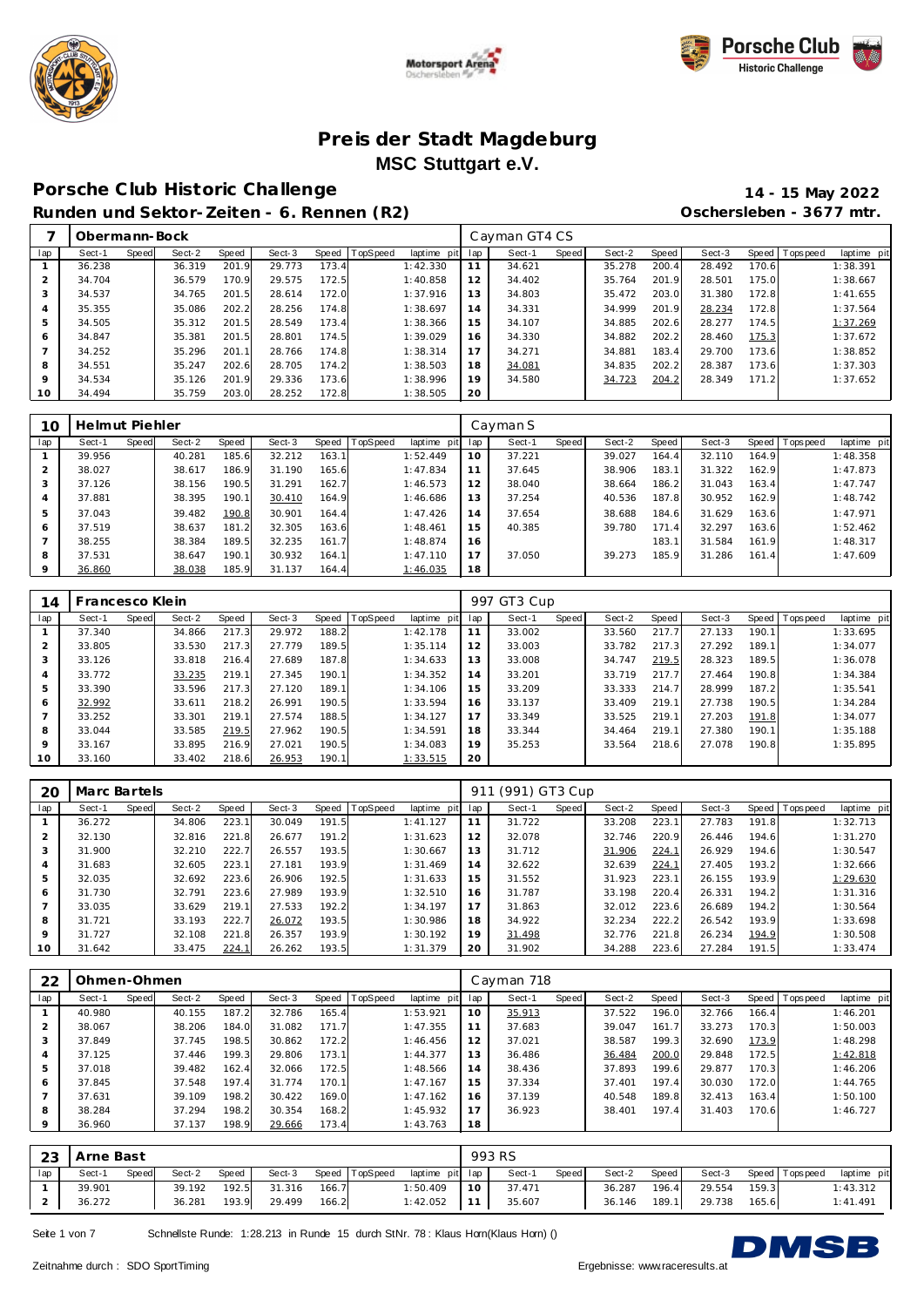







#### **Porsche C lub Historic Challenge 14 - 15 May 2022**

|   | Runden und Sektor-Zeiten - 6. Rennen (R2) |        |       |        |       |          |    |        |        |       |        |       | Oschersleben - 3677 mtr. |
|---|-------------------------------------------|--------|-------|--------|-------|----------|----|--------|--------|-------|--------|-------|--------------------------|
|   | 35.981                                    | 35.995 | 194.2 | 29.496 | 165.4 | 1:41.472 | 12 | 35.277 | 35.978 | 195.3 | 31.659 | 164.1 | 1:42.914                 |
|   | 35.375                                    | 35.785 | 194.9 | 29.279 | 166.7 | 1:40.439 | 13 | 36.213 | 36.169 | 196.0 | 30.326 | 167.4 | 1:42.708                 |
|   | 35.540                                    | 36.046 | 194.6 | 29.145 | 166.9 | 1:40.731 |    | 35.749 | 35.904 | 196.7 | 29.099 | 167.7 | 1:40.752                 |
| 6 | 35.237                                    | 36.171 | 194.9 | 29.230 | 168.5 | 1:40.638 | 15 | 35.747 | 36.453 | 193.9 | 29.306 | 167.2 | 1:41.506                 |
|   | 36.625                                    | 36.422 | 191.8 | 29.773 | 167.2 | 1:42.820 | 16 | 35.682 | 38.703 | 195.7 | 29.524 | 167.2 | 1:43.909                 |
| 8 | 35.430                                    | 36.084 | 194.9 | 29.978 | 166.7 | 1:41.492 |    | 35.745 | 36.389 | 194.6 | 30.064 | 166.2 | 1:42.198                 |
|   | 35.563                                    | 37.075 | 195.7 | 30.055 | 168.0 | 1:42.693 | 18 | 36.995 | 37.166 | 194.6 | 30.716 | 143.4 | 1:44.877                 |

| 27  | Mario Meister |       |        |       |        |       |                |             |     | 911 (991) GT3 Cup |       |        |       |        |       |                 |             |
|-----|---------------|-------|--------|-------|--------|-------|----------------|-------------|-----|-------------------|-------|--------|-------|--------|-------|-----------------|-------------|
| lap | Sect-1        | Speed | Sect-2 | Speed | Sect-3 |       | Speed TopSpeed | laptime pit | lap | Sect-1            | Speed | Sect-2 | Speed | Sect-3 |       | Speed Tops peed | laptime pit |
|     | 35.099        |       | 33.779 | 215.1 | 27.301 | 189.5 |                | 1:36.179    | 8   | 33.248            |       | 33.288 | 217.7 | 27.076 | 191.5 |                 | 1:33.612    |
|     | 32.495        |       | 33.335 | 217.3 | 27.414 | 189.8 |                | 1:33.244    | 9   | 32.755            |       | 32.652 | 218.6 | 26.704 | 190.5 |                 | 1:32.111    |
|     | 32.931        |       | 33.075 | 218.6 | 26.941 | 192.2 |                | 1:32.947    | 10  | 32.604            |       | 32.818 | 218.6 | 27.226 | 188.5 |                 | 1:32.648    |
| 4   | 32.481        |       | 32.997 | 217.7 | 27.236 | 190.8 |                | 1:32.714    | 11  | 33.045            |       | 32.954 | 218.2 | 26.817 | 191.5 |                 | 1:32.816    |
| 5   | 32.495        |       | 32.676 | 219.1 | 26.396 | 190.8 |                | 1:31.567    | 12  | 32.211            |       | 34.469 | 217.7 | 28.280 | 190.8 |                 | 1:34.960    |
| 6   | 32.675        |       | 32.812 | 218.6 | 27.833 | 189.5 |                | 1:33.320    | 13  | 33.316            |       | 33.433 | 217.3 | Pit In |       |                 | 2:17.844    |
|     | 33.213        |       | 33.605 | 217.3 | 27.452 | 190.5 |                | 1:34.270    | 14  |                   |       |        |       |        |       |                 |             |

| 31          |        |       | Markus Karl Majer |       |        |       |          |             | 91  | (991) GT3 Cup |       |        |         |        |       |           |             |
|-------------|--------|-------|-------------------|-------|--------|-------|----------|-------------|-----|---------------|-------|--------|---------|--------|-------|-----------|-------------|
| lap         | Sect-1 | Speed | Sect-2            | Speed | Sect-3 | Speed | TopSpeed | laptime pit | lap | Sect-1        | Speed | Sect-2 | Speed I | Sect-3 | Speed | Tops peed | laptime pit |
|             | 38.621 |       | 39.557            | 169.0 | 31.562 | 188.2 |          | 1:49.740    | 10  | 36.812        |       | 36.486 | 192.9   | 29.715 | 189.1 |           | 1:43.013    |
| 2           | 35.709 |       | 37.849            | 186.5 | 30.068 | 185.6 |          | 1:43.626    | 11  | 34.660        |       | 36.684 | 204.2   | 29.217 | 190.1 |           | 1:40.561    |
| 3           | 34.842 |       | 36.261            | 204.5 | 29.547 | 187.8 |          | 1:40.650    | 12  | 34.896        |       | 37.967 | 183.7   | 31.316 | 188.5 |           | 1:44.179    |
| 4           | 35.039 |       | 36.901            | 207.7 | 29.243 | 188.5 |          | 1:41.183    | 13  | 34.566        |       | 36.634 | 193.9   | 29.958 | 188.2 |           | 1:41.158    |
| 5           | 35.590 |       | 36.602            | 206.9 | 30.061 | 186.5 |          | 1:42.253    | 14  | 36.127        |       | 36.110 | 210.5   | 28.827 | 189.5 |           | 1:41.064    |
| 6           | 34.907 |       | 36.294            | 203.8 | 30.527 | 188.5 |          | 1:41.728    | 15  | 35.957        |       | 36.260 | 207.7   | 29.040 | 189.8 |           | 1:41.257    |
|             | 35.759 |       | 36.131            | 206.9 | 29.067 | 189.5 |          | 1:40.957    | 16  | 35.249        |       | 37.426 | 194.9   | 29.608 | 186.2 |           | 1:42.283    |
| 8           | 34.711 |       | 36.986            | 211.4 | 29.420 | 187.2 |          | 1: 41.117   | 17  | 34.367        |       | 36.243 | 213.9   | 29.346 | 189.5 |           | 1:39.956    |
| $\mathsf Q$ | 35.158 |       | 36.528            | 205.7 | 29.697 | 185.6 |          | 1:41.383    | 18  | 34.827        |       | 37.351 | 214.7   | 29.563 | 168.2 |           | 1: 41.741   |

| 33             |        |       | Christian Kindsmüller |       |        |       |                |                 | 911 | (991) GT3 Cup |       |        |       |        |       |                |             |
|----------------|--------|-------|-----------------------|-------|--------|-------|----------------|-----------------|-----|---------------|-------|--------|-------|--------|-------|----------------|-------------|
| lap            | Sect-1 | Speed | Sect-2                | Speed | Sect-3 |       | Speed TopSpeed | laptime<br>pitl | lap | Sect-1        | Speed | Sect-2 | Speed | Sect-3 |       | Speed Topspeed | laptime pit |
|                | 34.388 |       | 33.164                | 219.5 | 26.662 | 193.5 |                | 1:34.214        | 11  | 32.090        |       | 33.680 | 221.3 | 26.813 | 196.0 |                | 1:32.583    |
| $\overline{2}$ | 32.269 |       | 33.716                | 220.4 | 27.693 | 192.2 |                | 1:33.678        | 12  | 32.268        |       | 33.793 | 222.2 | 26.486 | 194.6 |                | 1:32.547    |
| 3              | 32.363 |       | 32.842                | 222.2 | 26.881 | 193.5 |                | 1:32.086        | 13  | 32.012        |       | 32.858 | 223.6 | 26.876 | 194.6 |                | 1:31.746    |
| 4              | 32.037 |       | 32.555                | 220.4 | 27.031 | 193.9 |                | 1:31.623        | 14  | 33.069        |       | 33.640 | 224.5 | 27.994 | 194.6 |                | 1:34.703    |
| 5              | 32.315 |       | 33.420                | 220.9 | 26.871 | 194.2 |                | 1:32.606        | 15  | 32.162        |       | 32.529 | 223.6 | 26.416 | 195.3 |                | 1:31.107    |
| 6              | 32.206 |       | 32.624                | 223.1 | 26.828 | 195.3 |                | 1:31.658        | 16  | 32.326        |       | 33.293 | 224.1 | 26.980 | 196.0 |                | 1:32.599    |
|                | 32.083 |       | 33.437                | 222.7 | 26.892 | 195.7 |                | 1:32.412        | 17  | 33.604        |       | 33.836 | 221.8 | 26.678 | 195.3 |                | 1:34.118    |
| 8              | 32.014 |       | 32.611                | 221.8 | 26.631 | 194.6 |                | 1:31.256        | 18  | 33.086        |       | 33.786 | 222.2 | 26.752 | 195.3 |                | 1:33.624    |
| 9              | 32.722 |       | 33.086                | 223.1 | 26.540 | 196.0 |                | 1:32.348        | 19  | 32.371        |       | 33.294 | 220.0 | 27.325 | 195.7 |                | 1:32.990    |
| 10             | 32.416 |       | 33.324                | 223.6 | 26.716 | 196.4 |                | 1:32.456        | 20  | 32.967        |       | 34.192 | 206.9 | 28.603 | 185.6 |                | 1:35.762    |

| 34      | Boris Hartl |       |        |       |        |       |          |             |             | 997 GT3 |       |        |       |        |       |                   |             |
|---------|-------------|-------|--------|-------|--------|-------|----------|-------------|-------------|---------|-------|--------|-------|--------|-------|-------------------|-------------|
| lap     | Sect-1      | Speed | Sect-2 | Speed | Sect-3 | Speed | TopSpeed | laptime pit | lap         | Sect-1  | Speed | Sect-2 | Speed | Sect-3 |       | Speed   Tops peed | laptime pit |
|         |             |       |        | 184.0 | 32.173 | 173.1 |          | 1:51.470    | 10          |         |       |        | 197.4 | 30.256 | 172.0 |                   | 1:45.521    |
|         | 36.747      |       | 37.957 | 193.2 | 30.717 | 174.5 |          | 1:45.421    | 11          | 38.532  |       | 38.544 | 196.7 | 30.530 | 171.2 |                   | 1:47.606    |
| 3       |             |       |        | 195.7 | 30.588 | 172.0 |          | 1:45.774    | 12          | 38.424  |       | 37.990 | 200.0 | 30.599 | 173.4 |                   | 1:47.013    |
| 4       |             |       |        | 195.7 | 30.444 | 171.7 |          | 1:45.091    | 13          |         |       |        | 197.8 | 30.579 | 174.2 |                   | 1:46.845    |
| 5       |             |       |        | 197.1 | 30.452 | 172.0 |          | 1:45.341    | 14          | 37.218  |       | 38.871 | 197.8 | 30.734 | 174.5 |                   | 1:46.823    |
| 6       | 36.633      |       | 38.927 | 193.9 | 29.982 | 170.9 |          | 1:45.542    | 15          | 36.750  |       | 37.651 | 195.7 | 31.090 | 175.3 |                   | 1:45.491    |
|         |             |       |        | 194.9 | 31.394 | 171.4 |          | 1:48.099    | 16          |         |       |        | 196.7 | 30.434 | 175.9 |                   | 1:45.499    |
| 8       | 37.202      |       | 38.888 | 163.4 | 31.968 | 170.1 |          | 1:48.058    | $7^{\circ}$ | 37.787  |       | 37.853 | 196.7 | 30.795 | 168.5 |                   | 1:46.435    |
| $\circ$ |             |       |        | 195.7 | 30.405 | 171.2 |          | 1:46.097    | 18          |         |       |        |       |        |       |                   |             |

| 36  | Mario Buchmann |       |        |       |        |       |          |             | 911 | (991) GT3 Cup |       |        |       |        |       |                   |             |
|-----|----------------|-------|--------|-------|--------|-------|----------|-------------|-----|---------------|-------|--------|-------|--------|-------|-------------------|-------------|
| lap | Sect-1         | Speed | Sect-2 | Speed | Sect-3 | Speed | TopSpeed | laptime pit | lap | Sect-1        | Speed | Sect-2 | Speed | Sect-3 |       | Speed   Tops peed | laptime pit |
|     | 34.883         |       | 33.195 | 218.6 | 26.667 | 193.5 |          | 1:34.745    | 11  | 32.437        |       | 32.684 | 219.1 | 26.378 | 195.3 |                   | 1:31.499    |
| 2   | 32.402         |       | 33.216 | 220.9 | 26.647 | 190.5 |          | 1:32.265    | 12  | 32.299        |       | 32.551 | 218.6 | 26.445 | 194.9 |                   | 1:31.295    |
| 3   | 32.085         |       | 32.472 | 216.9 | 26.449 | 191.5 |          | 1:31.006    | 13  | 32.317        |       | 32.801 | 220.9 | 26.953 | 194.6 |                   | 1:32.071    |
| 4   | 32.048         |       | 32.520 | 219.1 | 26.716 | 193.2 |          | 1:31.284    | 14  | 32.492        |       | 34.224 |       | 26.773 | 193.9 |                   | 1:33.489    |
| 5   | 32.272         |       | 32.168 | 217.3 | 26.159 | 194.2 |          | 1:30.599    | 15  | 32.503        |       | 32.672 | 223.1 | 27.202 | 191.8 |                   | 1:32.377    |
| 6   | 32.077         |       | 32.610 | 219.1 | 26.351 | 195.7 |          | 1:31.038    | 16  | 32.706        |       | 32.493 | 220.0 | 26.705 | 193.2 |                   | 1:31.904    |
| 7   | 32.352         |       | 33.046 |       | 26.579 | 194.9 |          | 1:31.977    | 17  | 32.547        |       | 32.652 | 219.5 | 26.553 | 194.6 |                   | 1:31.752    |
| 8   | 31.943         |       | 32.089 | 219.5 | 26.419 | 193.9 |          | 1:30.451    | 18  | 32.371        |       | 32.859 |       | 26.766 | 193.5 |                   | 1:31.996    |
| 9   | 32.309         |       | 34.101 | 221.3 | 27.127 | 193.2 |          | 1:33.537    | 19  | 32.494        |       | 32.675 | 221.8 | 26.720 | 193.5 |                   | 1:31.889    |
| 10  | 32.298         |       | 33.002 | 221.3 | 27.615 | 190.1 |          | 1:32.915    | 20  | 32.427        |       | 33.294 |       | 26.807 | 194.9 |                   | 1:32.528    |

Seite 2 von 7 Schnellste Runde: 1:28.213 in Runde 15 durch StNr. 78: Klaus Horn(Klaus Horn) ()

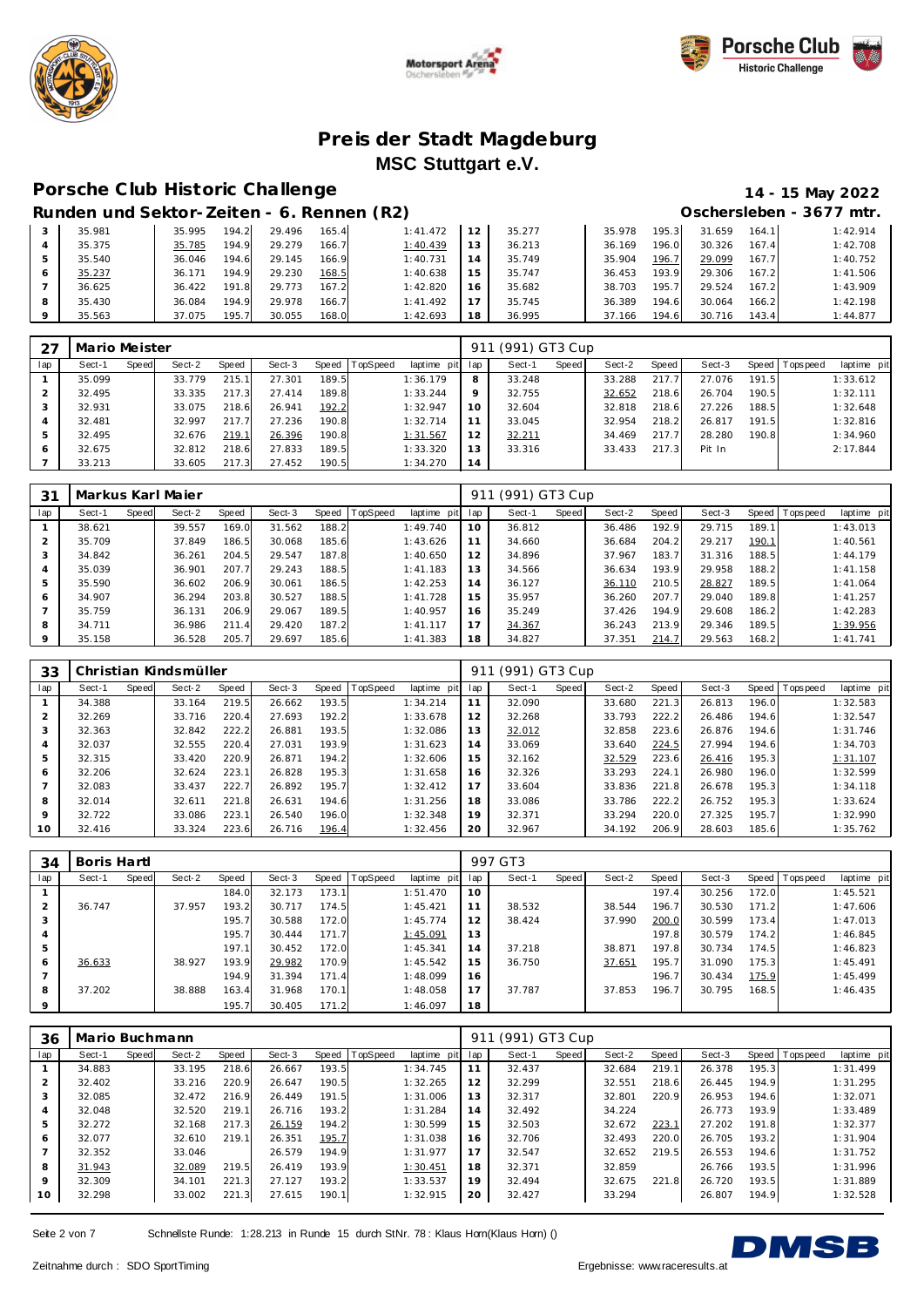





**Porsche C lub Historic Challenge 14 - 15 May 2022 Runden und Sektor-Zeiten - 6. Rennen (R2) Oschersleben - 3677 mtr.**

| 38      |        |       | Krombach-Gregor |       |        |       |          |             |     | Cayman GT4 CS |       |        |       |        |       |           |             |
|---------|--------|-------|-----------------|-------|--------|-------|----------|-------------|-----|---------------|-------|--------|-------|--------|-------|-----------|-------------|
| lap     | Sect-1 | Speed | Sect-2          | Speed | Sect-3 | Speed | TopSpeed | laptime pit | lap | Sect-1        | Speed | Sect-2 | Speed | Sect-3 | Speed | Tops peed | laptime pit |
|         |        |       |                 | 202.6 | 29.791 | 174.5 |          | 1:44.513    | 11  |               |       |        | 204.9 | 29.349 | 174.2 |           | 1:38.622    |
|         |        |       |                 | 203.4 | 27.970 | 175.9 |          | 1:39.070    | 12  |               |       |        | 206.9 | 29.208 | 176.2 |           | 1:39.256    |
|         |        |       |                 | 205.7 | 28.229 | 175.9 |          | 1:36.174    | 13  |               |       |        | 205.7 | 28.598 | 172.5 |           | 1:37.183    |
|         |        |       |                 | 204.5 | 27.797 | 175.9 |          | 1:36.082    | 14  | 34.223        |       | 35.084 | 204.2 | 29.274 | 176.2 |           | 1:38.581    |
|         |        |       |                 | 204.2 | 28.449 | 175.9 |          | 1:37.209    | 15  |               |       |        | 206.5 | 28.456 | 174.5 |           | 1:37.538    |
| 6       | 34.470 |       | 35.585          | 204.2 | 28.236 | 176.8 |          | 1:38.291    | 16  |               |       |        | 206.5 | 28.677 | 177.9 |           | 1:38.619    |
|         | 34.085 |       | 34.473          | 206.9 | 28.147 | 176.2 |          | 1:36.705    | 17  |               |       |        | 205.7 | 28.374 | 178.2 |           | 1:37.550    |
| 8       |        |       |                 | 207.3 | 28.310 | 176.8 |          | 1:36.927    | 18  | 34.211        |       | 34.666 | 205.3 | 28.789 | 172.8 |           | 1:37.666    |
| $\circ$ |        |       |                 | 205.3 | 28.272 | 176.5 |          | 1:37.338    | 19  |               |       |        | 205.7 | 28.848 | 175.9 |           | 1:37.477    |
| 10      |        |       |                 | 199.3 | 29.588 | 173.1 |          | 1:38.512    | 20  |               |       |        |       |        |       |           |             |

| 41             | Olaf Busse |       |        |       |        |       |                 |                |     | Cayman GT4 |       |        |       |        |       |                |             |
|----------------|------------|-------|--------|-------|--------|-------|-----------------|----------------|-----|------------|-------|--------|-------|--------|-------|----------------|-------------|
| lap            | Sect-1     | Speed | Sect-2 | Speed | Sect-3 | Speed | <b>TopSpeed</b> | laptime<br>pit | lap | Sect-1     | Speed | Sect-2 | Speed | Sect-3 |       | Speed Topspeed | laptime pit |
|                | 40.185     |       | 38.578 | 194.9 | 30.218 | 170.6 |                 | 1:48.981       | 10  | 35.173     |       | 35.388 | 201.1 | 29.374 | 170.6 |                | 1:39.935    |
| $\overline{2}$ | 36.328     |       | 36.218 | 199.6 | 29.755 | 170.9 |                 | 1:42.301       |     | 35.136     |       | 37.366 | 197.1 | 29.455 | 172.5 |                | 1:41.957    |
| 3              | 35.852     |       | 36.085 | 199.6 | 29.113 | 172.2 |                 | 1:41.050       | 12  | 36.040     |       | 35.479 | 200.4 | 29.326 | 172.0 |                | 1:40.845    |
| $\overline{4}$ | 35.349     |       | 35.600 | 200.4 | 29.022 | 172.5 |                 | 1:39.971       | 13  | 35.398     |       | 35.366 | 199.6 | 30.188 | 172.0 |                | 1:40.952    |
| 5              | 35.812     |       | 35.173 | 200.4 | 28.723 | 172.0 |                 | 1:39.708       | 14  | 35.169     |       | 35.733 | 199.6 | 31.290 | 164.4 |                | 1:42.192    |
| 6              | 34.706     |       | 35.474 | 200.7 | 28.855 | 173.4 |                 | 1:39.035       | 15  | 35.801     |       | 37.522 | 201.1 | 28.521 | 172.8 |                | 1:41.844    |
|                | 35.513     |       | 35.612 | 198.2 | 30.594 | 172.0 |                 | 1:41.719       | 16  | 35.808     |       | 36.566 | 198.2 | 30.058 | 172.5 |                | 1:42.432    |
| 8              | 35.752     |       | 36.027 | 201.9 | 28.880 | 172.2 |                 | 1:40.659       | 17  | 34.992     |       | 36.415 | 200.4 | 29.931 | 171.7 |                | 1:41.338    |
| 9              | 34.791     |       | 36.109 | 199.3 | 30.100 | 169.5 |                 | 1:41.000       | 18  | 35.255     |       | 35.325 | 200.4 | 29.324 | 170.3 |                | 1:39.904    |

| 43             |        |       | homas Lindemann |       |        |       |                 |             |     | 997 GT3 R |       |        |       |        |       |                   |             |
|----------------|--------|-------|-----------------|-------|--------|-------|-----------------|-------------|-----|-----------|-------|--------|-------|--------|-------|-------------------|-------------|
| lap            | Sect-1 | Speed | Sect-2          | Speed | Sect-3 | Speed | <b>TopSpeed</b> | laptime pit | lap | Sect-1    | Speed | Sect-2 | Speed | Sect-3 |       | Speed   Tops peed | laptime pit |
|                | 33.516 |       | 32.451          | 225.0 | 26.035 | 198.2 |                 | 1:32.002    |     | 31.495    |       | 32.454 | 226.9 | 26.159 | 195.3 |                   | 1:30.108    |
| $\overline{2}$ | 31.889 |       | 31.932          | 221.8 | 25.984 | 195.7 |                 | 1:29.805    | 12  | 31.708    |       | 32.751 | 225.5 | 27.447 | 191.8 |                   | 1:31.906    |
| 3              | 31.888 |       | 31.946          | 221.8 | 25.959 | 194.9 |                 | 1:29.793    | 13  | 32.149    |       | 32.844 | 222.2 | 25.988 | 196.0 |                   | 1:30.981    |
| $\overline{4}$ | 31.621 |       | 31.907          | 224.1 | 26.011 | 194.6 |                 | 1:29.539    | 14  | 31.898    |       | 32.160 | 222.7 | 25.991 | 196.7 |                   | 1:30.049    |
| 5              | 31.797 |       | 32.154          | 220.9 | 25.674 | 195.7 |                 | 1:29.625    | 15  | 31.479    |       | 32.103 | 227.8 | 25.905 | 197.8 |                   | 1:29.487    |
| 6              | 31.618 |       | 33.927          | 224.5 | 25.929 | 193.5 |                 | 1:31.474    | 16  | 31.568    |       | 32.539 | 225.9 | 25.992 | 195.7 |                   | 1:30.099    |
|                | 32.005 |       | 32.173          | 222.7 | 25.907 | 196.7 |                 | 1:30.085    | 17  | 32.142    |       | 32.459 | 223.6 | 25.977 | 196.4 |                   | 1:30.578    |
| 8              | 31.778 |       | 32.317          | 223.6 | 25.879 | 197.1 |                 | 1:29.974    | 18  | 32.344    |       | 33.395 | 223.6 | 26.767 | 197.4 |                   | 1:32.506    |
| $\circ$        | 32.260 |       | 32.730          | 224.5 | 25.867 | 196.4 |                 | 1:30.857    | 19  | 32.077    |       | 33.624 | 227.4 | 26.360 | 195.7 |                   | 1:32.061    |
| 10             | 31.608 |       | 32.116          | 223.6 | 25.891 | 197.1 |                 | 1:29.615    | 20  | 31.788    |       | 32.391 | 225.9 | 26.009 | 193.2 |                   | 1:30.188    |

| 45      | Julian Sixtus |       |        |       |        |       |          |                 |    | 997 GT3 Cup |       |        |         |        |       |                 |             |
|---------|---------------|-------|--------|-------|--------|-------|----------|-----------------|----|-------------|-------|--------|---------|--------|-------|-----------------|-------------|
| lap     | Sect-1        | Speed | Sect-2 | Speed | Sect-3 | Speed | TopSpeed | laptime pit lap |    | Sect-1      | Speed | Sect-2 | Speed ' | Sect-3 |       | Speed Tops peed | laptime pit |
|         | 39.667        |       | 39.341 | 199.6 | 31.006 | 184.6 |          | 1:50.014        | 10 | 34.086      |       | 35.490 | 215.6   | 29.887 | 185.9 |                 | 1:39.463    |
|         | 36.724        |       | 36.987 | 203.8 | 29.653 | 184.0 |          | 1:43.364        | 11 | 34.121      |       | 36.615 | 197.1   | 31.782 | 185.9 |                 | 1:42.518    |
|         | 35.550        |       | 35.860 | 212.6 | 29.519 | 183.4 |          | 1:40.929        | 12 | 35.345      |       | 35.077 | 213.9   | 29.145 | 189.1 |                 | 1:39.567    |
|         | 35.178        |       | 35.770 | 213.9 | 29.045 | 185.9 |          | 1:39.993        | 13 | 35.739      |       | 35.364 | 206.9   | 30.450 | 187.5 |                 | 1:41.553    |
|         | 35.660        |       | 36.017 | 215.1 | 29.049 | 186.2 |          | 1:40.726        | 14 | 35.351      |       | 35.417 | 210.5   | 30.408 | 185.6 |                 | 1:41.176    |
| 6       | 35.453        |       | 35.456 | 207.7 | 29.213 | 187.5 |          | 1:40.122        | 15 | 36.944      |       | 36.457 | 195.7   | 29.111 | 187.5 |                 | 1:42.512    |
|         | 35.801        |       | 36.595 | 175.6 | 28.899 | 187.5 |          | 1:41.295        | 16 | 35.607      |       | 36.900 | 203.8   | 29.912 | 188.2 |                 | 1:42.419    |
| 8       | 34.624        |       | 35.355 | 216.0 | 28.542 | 186.2 |          | 1:38.521        | 17 | 35.126      |       | 36.580 | 213.9   | 30.015 | 187.8 |                 | 1:41.721    |
| $\circ$ | 34.216        |       | 35.549 | 215.1 | 28.569 | 188.8 |          | 1:38.334        | 18 | 34.709      |       | 34.831 | 217.3   | 29.518 | 187.5 |                 | 1:39.058    |

| 47        | Wolfgang Bensch |       |        |       |        |       |          |                |     | 997 GT3 Cup |       |        |       |        |       |                   |             |
|-----------|-----------------|-------|--------|-------|--------|-------|----------|----------------|-----|-------------|-------|--------|-------|--------|-------|-------------------|-------------|
| lap       | Sect-1          | Speed | Sect-2 | Speed | Sect-3 | Speed | TopSpeed | laptime<br>pit | lap | Sect-1      | Speed | Sect-2 | Speed | Sect-3 |       | Speed   Tops peed | laptime pit |
|           | 36.671          |       | 36.516 | 209.3 | 30.672 | 187.8 |          | 1:43.859       | 10  | 34.295      |       | 35.317 | 211.8 | 29.486 | 189.8 |                   | 1:39.098    |
| $\bigcap$ | 35.749          |       | 38.089 | 195.7 | 29.629 | 188.5 |          | 1:43.467       | 11  | 34.882      |       | 37.323 | 209.7 | 30.693 | 184.3 |                   | 1:42.898    |
| 3         | 35.641          |       | 36.389 | 198.9 | 30.834 | 183.4 |          | 1:42.864       | 12  | 35.460      |       | 35.839 | 200.0 | 29.618 | 188.5 |                   | 1:40.917    |
| 4         | 35.913          |       | 36.490 | 199.6 | 29.675 | 185.9 |          | 1:42.078       | 13  | 35.267      |       | 35.879 | 198.9 | 30.181 | 183.1 |                   | 1:41.327    |
| ь         | 34.729          |       | 35.867 | 198.9 | 29.194 | 188.5 |          | 1:39.790       | 14  | 35.121      |       | 35.994 | 209.7 | 29.848 | 179.7 |                   | 1:40.963    |
| O         | 34.438          |       | 36.033 | 204.2 | 28.980 | 186.2 |          | 1:39.451       | 15  | 36.071      |       | 37.232 | 192.2 | 29.903 | 184.6 |                   | 1:43.206    |
|           | 34.417          |       | 36.180 | 201.1 | 29.657 | 184.6 |          | 1:40.254       | 16  | 35.171      |       | 36.911 | 207.7 | 30.033 | 188.2 |                   | 1:42.115    |
| 8         | 35.406          |       | 37.372 | 203.8 | 28.722 | 186.9 |          | 1:41.500       | 17  | 35.214      |       | 36.566 | 203.8 | 30.334 | 180.9 |                   | 1:42.114    |
| $\circ$   | 35.038          |       | 36.450 | 207.3 | 29.359 | 188.8 |          | 1:40.847       | 18  | 35.088      |       | 35.271 | 216.0 | 29.150 | 189.8 |                   | 1:39.509    |

| 49 | Heiko Neumann |       |        |       |        |       |                |                 |                 | 997 GT3 R |       |        |       |        |       |                   |             |
|----|---------------|-------|--------|-------|--------|-------|----------------|-----------------|-----------------|-----------|-------|--------|-------|--------|-------|-------------------|-------------|
| 1a | Sect-1        | Speed | Sect-2 | Speed | Sect-3 |       | Speed TopSpeed | laptime pit lap |                 | Sect-1    | Speed | Sect-2 | Speed | Sect-3 |       | Speed   Tops peed | laptime pit |
|    | 33.216        |       | 32.239 | 218.6 | 26.289 | 191.5 |                | 1:31.744        | 11 <sub>1</sub> | 31.135    |       | 31.736 | 224.5 | 28.131 | 195.7 |                   | 1:31.002    |
|    | 31.757        |       | 31.641 | 219.5 | 26.093 | 192.5 |                | 1:29.491        | 12              | 31.799    |       | 31.837 | 224.1 | 27.087 | 193.2 |                   | 1:30.723    |

Seite 3 von 7 Schnellste Runde: 1:28.213 in Runde 15 durch StNr. 78: Klaus Horn(Klaus Horn) ()

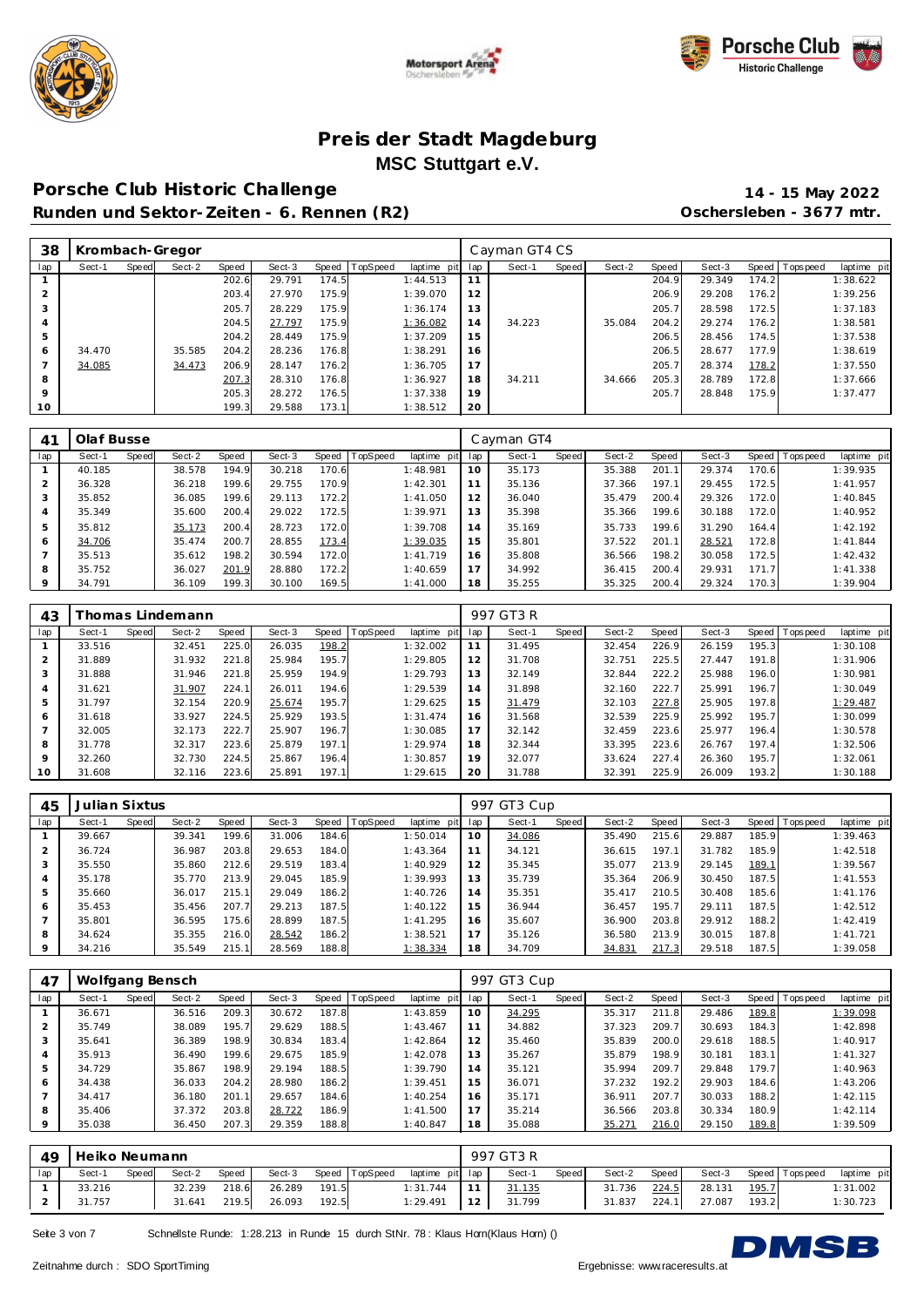





# **Porsche C lub Historic Challenge 14 - 15 May 2022**

|    | Runden und Sektor-Zeiten - 6. Rennen (R2) |        |       |        |       |          |                |        |        |       |        |       | Oschersleben - 3677 mtr. |
|----|-------------------------------------------|--------|-------|--------|-------|----------|----------------|--------|--------|-------|--------|-------|--------------------------|
| 3  | 31.438                                    | 31.679 | 220.0 | 25.870 | 193.2 | 1:28.987 | 13             | 31.751 | 31.513 | 220.9 | 25.875 | 194.2 | 1:29.139                 |
|    | 31.576                                    | 31.466 | 220.0 | 26.165 | 193.2 | 1:29.207 | 4              | 31.605 | 31.612 | 221.3 | 26.113 | 193.9 | 1:29.330                 |
| 5  | 31.273                                    | 31.366 | 220.9 | 26.323 | 193.5 | 1:28.962 | 5              | 31.624 | 31.778 | 221.3 | 26.002 | 194.6 | 1:29.404                 |
| 6  | 31.479                                    | 32.835 | 220.0 | 25.982 | 193.5 | 1:30.296 | $\overline{6}$ | 31.834 | 31.798 | 222.7 | 25.789 | 194.2 | 1:29.421                 |
|    | 31.416                                    | 31.415 | 222.2 | 26.423 | 193.9 | 1:29.254 |                | 31.630 | 33.289 | 221.3 | 26.227 | 194.2 | 1:31.146                 |
| 8  | 31.521                                    | 31.395 | 221.8 | 28.064 | 192.2 | 1:30.980 | 18             | 34.323 | 32.658 | 220.4 | 26.360 | 194.9 | 1:33.341                 |
| 9  | 31.462                                    | 31.211 | 221.8 | 25.885 | 194.6 | 1:28.558 | 19             | 31.682 | 33.602 | 217.3 | 25.969 | 194.9 | 1:31.253                 |
| 10 | 31.274                                    | 31.413 | 222.2 | 26.117 | 194.2 | 1:28.804 | 20             | 32.353 | 31.685 | 222.2 | 26.049 | 194.9 | 1:30.087                 |

| 55  |        |       | Ecke-Birkenmajer |       |        |       |                 |                |     | 997 GT3 Cup |       |        |       |        |       |                   |             |
|-----|--------|-------|------------------|-------|--------|-------|-----------------|----------------|-----|-------------|-------|--------|-------|--------|-------|-------------------|-------------|
| lap | Sect-1 | Speed | Sect-2           | Speed | Sect-3 | Speed | <b>TopSpeed</b> | laptime<br>pit | lap | Sect-1      | Speed | Sect-2 | Speed | Sect-3 |       | Speed   Tops peed | laptime pit |
|     | 36.824 |       | 35.786           | 212.2 | 28.729 | 185.2 |                 | 1:41.339       |     | 32.680      |       | 33.225 | 215.6 | 26.798 | 186.9 |                   | 1:32.703    |
|     | 34.052 |       | 33.693           | 214.3 | 27.283 | 189.1 |                 | 1:35.028       | 12  | 32.774      |       | 33.439 | 215.1 | 27.232 | 187.8 |                   | 1:33.445    |
| 3   | 33.194 |       | 34.163           | 216.0 | 27.694 | 186.9 |                 | 1:35.051       | 13  | 32.555      |       | 33.185 | 216.4 | 27.739 | 186.9 |                   | 1:33.479    |
| 4   | 32.950 |       | 33.605           | 213.4 | 27.042 | 187.5 |                 | 1:33.597       | 14  | 32.931      |       | 33.677 | 216.4 | 27.088 | 188.8 |                   | 1:33.696    |
| 5   | 32.444 |       | 34.124           | 218.2 | 27.578 | 182.7 |                 | 1:34.146       | 15  | 32.757      |       | 33.166 | 218.6 | 28.073 | 188.5 |                   | 1:33.996    |
| 6   | 32.791 |       | 34.657           | 216.0 | 27.763 | 186.9 |                 | 1:35.211       | 16  | 34.192      |       | 33.616 | 215.1 | 27.042 | 189.5 |                   | 1:34.850    |
|     | 32.921 |       | 33.209           | 215.1 | 27.963 | 185.6 |                 | 1:34.093       | 17  | 36.807      |       | 33.037 | 218.2 | 28.318 | 186.9 |                   | 1:38.162    |
| 8   | 33.630 |       | 33.691           | 217.7 | 27.970 | 188.2 |                 | 1:35.291       | 18  | 33.053      |       | 34.468 | 215.6 | 27.340 | 189.1 |                   | 1:34.861    |
| 9   | 32.815 |       | 33.347           | 217.7 | 27.936 | 186.2 |                 | 1:34.098       | 19  | 32.719      |       | 33.534 | 217.3 | 27.191 | 180.6 |                   | 1:33.444    |
| 10  | 33.062 |       | 33.222           | 215.6 | 26.901 | 187.8 |                 | 1:33.185       | 20  |             |       |        |       |        |       |                   |             |

| 57  | Ruben Zeltner |       |        |       |        |       |          |                |     | 997 GT3 Cup |       |        |       |        |       |          |             |
|-----|---------------|-------|--------|-------|--------|-------|----------|----------------|-----|-------------|-------|--------|-------|--------|-------|----------|-------------|
| lap | Sect-1        | Speed | Sect-2 | Speed | Sect-3 | Speed | TopSpeed | laptime<br>pit | lap | Sect-1      | Speed | Sect-2 | Speed | Sect-3 | Speed | Topspeed | laptime pit |
|     | 36.870        |       | 35.123 | 214.3 | 30.535 | 185.6 |          | 1:42.528       | 11  | 32.723      |       | 33.469 | 213.9 | 27.468 | 188.5 |          | 1:33.660    |
|     | 33.194        |       | 33.262 | 217.3 | 27.659 | 188.8 |          | 1:34.115       | 12  | 32.624      |       | 34.263 | 216.4 | 27.225 | 189.1 |          | 1:34.112    |
| 3   | 32.697        |       | 33.223 | 217.3 | 27.371 | 189.8 |          | 1:33.291       | 13  | 32.786      |       | 33.995 | 214.7 | 28.538 | 187.8 |          | 1:35.319    |
| 4   | 32.489        |       | 32.857 | 219.1 | 26.913 | 189.8 |          | 1:32.259       | 14  | 32.696      |       | 34.418 | 209.7 | 28.614 | 188.2 |          | 1:35.728    |
| 5   | 32.586        |       | 33.226 | 217.7 | 27.048 | 190.1 |          | 1:32.860       | 15  | 32.821      |       | 33.375 | 213.4 | 27.334 | 189.1 |          | 1:33.530    |
| 6   | 32.950        |       | 33.171 | 217.7 | 27.424 | 189.8 |          | 1:33.545       | 16  | 32.823      |       | 33.514 | 218.2 | 27.200 | 188.2 |          | 1:33.537    |
|     | 33.276        |       | 33.653 | 218.6 | 27.044 | 189.8 |          | 1:33.973       | 17  | 33.619      |       | 34.841 | 210.5 | 28.075 | 188.2 |          | 1:36.535    |
| 8   | 32.831        |       | 34.886 | 217.7 | 27.114 | 189.5 |          | 1:34.831       | 18  | 33.224      |       | 33.726 | 215.1 | 27.412 | 189.5 |          | 1:34.362    |
| 9   | 32.669        |       | 33.206 | 217.3 | 27.426 | 190.5 |          | 1:33.301       | 19  | 33.046      |       | 33.299 | 209.3 | 27.547 | 183.4 |          | 1:33.892    |
| 10  | 32.601        |       | 33.448 | 216.0 | 27.213 | 189.5 |          | 1:33.262       | 20  | 33.104      |       | 34.065 | 215.6 | 28.015 | 186.2 |          | 1:35.184    |

| 58             | Daniel Kerbach |       |        |       |        |       |          |             |     | 964 Cup |       |        |       |        |       |           |             |
|----------------|----------------|-------|--------|-------|--------|-------|----------|-------------|-----|---------|-------|--------|-------|--------|-------|-----------|-------------|
| lap            | Sect-1         | Speed | Sect-2 | Speed | Sect-3 | Speed | TopSpeed | laptime pit | lap | Sect-1  | Speed | Sect-2 | Speed | Sect-3 | Speed | Tops peed | laptime pit |
|                | 39.455         |       | 40.566 | 183.7 | 32.153 | 158.8 |          | 1:52.174    | 10  | 39.549  |       | 40.339 | 184.0 | 32.032 | 148.1 |           | 1:51.920    |
| $\overline{2}$ | 38.609         |       | 38.984 | 181.2 | 31.436 | 157.4 |          | 1:49.029    | 11  | 42.184  |       | 38.854 |       | 31.761 | 158.4 |           | 1:52.799    |
| 3              | 38.228         |       | 38.804 | 184.9 | 31.194 | 158.1 |          | 1:48.226    | 12  | 38.585  |       | 39.408 | 158.8 | 33.416 | 152.8 |           | 1:51.409    |
| $\overline{4}$ | 38.205         |       | 39.425 | 185.6 | 32.428 | 153.8 |          | 1:50.058    | 13  | 38.643  |       | 41.313 | 181.5 | 31.472 | 157.2 |           | 1:51.428    |
| 5              | 38.555         |       | 39.439 | 172.5 | 31.752 | 154.9 |          | 1:49.746    | 14  | 38.541  |       | 38.732 | 183.1 | 32.060 | 155.4 |           | 1:49.333    |
| 6              | 39.071         |       | 40.179 | 180.3 | 32.731 | 155.6 |          | 1:51.981    | 15  | 41.957  |       | 39.498 | 161.2 | 33.144 | 158.4 |           | 1:54.599    |
|                | 39.584         |       | 39.580 | 184.6 | 31.976 | 159.1 |          | 1:51.140    | 16  | 39.311  |       | 39.744 | 182.7 | 33.446 | 157.4 |           | 1:52.501    |
| 8              | 38.661         |       | 41.686 | 182.4 | 31.417 | 159.5 |          | 1:51.764    | 17  | 38.729  |       | 38.377 | 187.2 | 31.379 | 159.3 |           | 1:48.485    |
| $\circ$        | 39.978         |       | 40.790 | 182.1 | 31.551 | 157.9 |          | 1:52.319    | 18  |         |       |        |       |        |       |           |             |

| 66  | Heiner I mmig |       |        |       |        |       |          |             |     | 997 GT3 Cup |       |        |       |        |       |                |             |
|-----|---------------|-------|--------|-------|--------|-------|----------|-------------|-----|-------------|-------|--------|-------|--------|-------|----------------|-------------|
| lap | Sect-1        | Speed | Sect-2 | Speed | Sect-3 | Speed | TopSpeed | laptime pit | lap | Sect-1      | Speed | Sect-2 | Speed | Sect-3 |       | Speed Topspeed | laptime pit |
|     | 36.896        |       | 35.353 | 213.4 | 29.816 | 186.9 |          | 1:42.065    | 11  | 32.768      |       | 33.434 | 214.7 | 27.260 | 187.8 |                | 1:33.462    |
|     | 34.308        |       | 34.176 | 205.3 | 27.966 | 187.2 |          | 1:36.450    | 12  | 32.908      |       | 33.182 | 215.6 | 27.136 | 187.8 |                | 1:33.226    |
| 3   | 33.749        |       | 33.776 | 213.9 | 27.669 | 186.2 |          | 1:35.194    | 13  | 33.017      |       | 34.597 | 208.1 | 28.890 | 186.2 |                | 1:36.504    |
| 4   | 33.262        |       | 33.461 | 214.7 | 27.634 | 185.9 |          | 1:34.357    | 14  | 33.106      |       | 33.671 | 214.3 | 27.503 | 188.8 |                | 1:34.280    |
| 5   | 33.150        |       | 33.334 | 211.4 | 27.739 | 185.9 |          | 1:34.223    | 15  | 32.995      |       | 33.514 | 214.3 | 28.343 | 187.2 |                | 1:34.852    |
| 6   | 33.103        |       | 33.385 | 214.7 | 27.580 | 186.9 |          | 1:34.068    | 16  | 34.717      |       | 34.213 | 215.1 | 27.566 | 187.2 |                | 1:36.496    |
|     | 33.251        |       | 33.216 | 216.0 | 27.544 | 186.2 |          | 1:34.011    | 17  | 36.826      |       | 33.789 | 213.9 | 27.609 | 187.8 |                | 1:38.224    |
| 8   | 32.806        |       | 33.388 | 216.0 | 27.392 | 187.2 |          | 1:33.586    | 18  | 33.138      |       | 33.912 | 213.0 | 28.345 | 187.8 |                | 1:35.395    |
| 9   | 33.619        |       | 33.557 | 208.1 | 27.799 | 186.9 |          | 1:34.975    | 19  | 33.429      |       | 33.793 | 209.7 | 28.211 | 188.2 |                | 1:35.433    |
| 10  | 32.944        |       | 33.277 | 216.0 | 27.509 | 186.5 |          | 1:33.730    | 20  |             |       |        |       |        |       |                |             |

| -67 |        |       | Läuferts-Läuferts |        |        |       |          |                 |    | 911 (991) GT3 Cup |       |        |       |        |       |                   |             |
|-----|--------|-------|-------------------|--------|--------|-------|----------|-----------------|----|-------------------|-------|--------|-------|--------|-------|-------------------|-------------|
| lap | Sect-1 | Speed | Sect-2            | Speed  | Sect-3 | Speed | TopSpeed | laptime pit lap |    | Sect-1            | Speed | Sect-2 | Speed | Sect-3 |       | Speed   Tops peed | laptime pit |
|     | 41.285 |       | 39.151            | 185.6  | 35.871 | 182.4 |          | 1:56.307        | 10 | 36.257            |       | 37.664 | 184.0 | 31.515 | 169.5 |                   | 1:45.436    |
|     | 37.091 |       | 38.492            | 179.1  | 30.756 | 178.5 |          | 1:46.339        |    | 37.920            |       | 40.234 | 179.7 | 33.002 | 186.2 |                   | 1:51.156    |
|     | 37.114 |       | 37.966            | 185.2  | 30.315 | 183.1 |          | 1:45.395        |    | 36.589            |       | 39.017 | 196.4 | 33.298 | 185.2 |                   | 1:48.904    |
|     | 36.879 |       | 38.718            | 194.21 | 30.428 | 186.2 |          | 1:46.025        |    | 35.693            |       | 36.802 | 194.2 | 30.215 | 184.0 |                   | 1:42.710    |
|     | 36.494 |       | 40.992            | 155.8  | 31.100 | 184.6 |          | 1:48.586        | 14 | 37.799            |       | 38.077 | 191.8 | 29.395 | 184.0 |                   | 1:45.271    |

Seite 4 von 7 Schnellste Runde: 1:28.213 in Runde 15 durch StNr. 78: Klaus Horn(Klaus Horn) ()

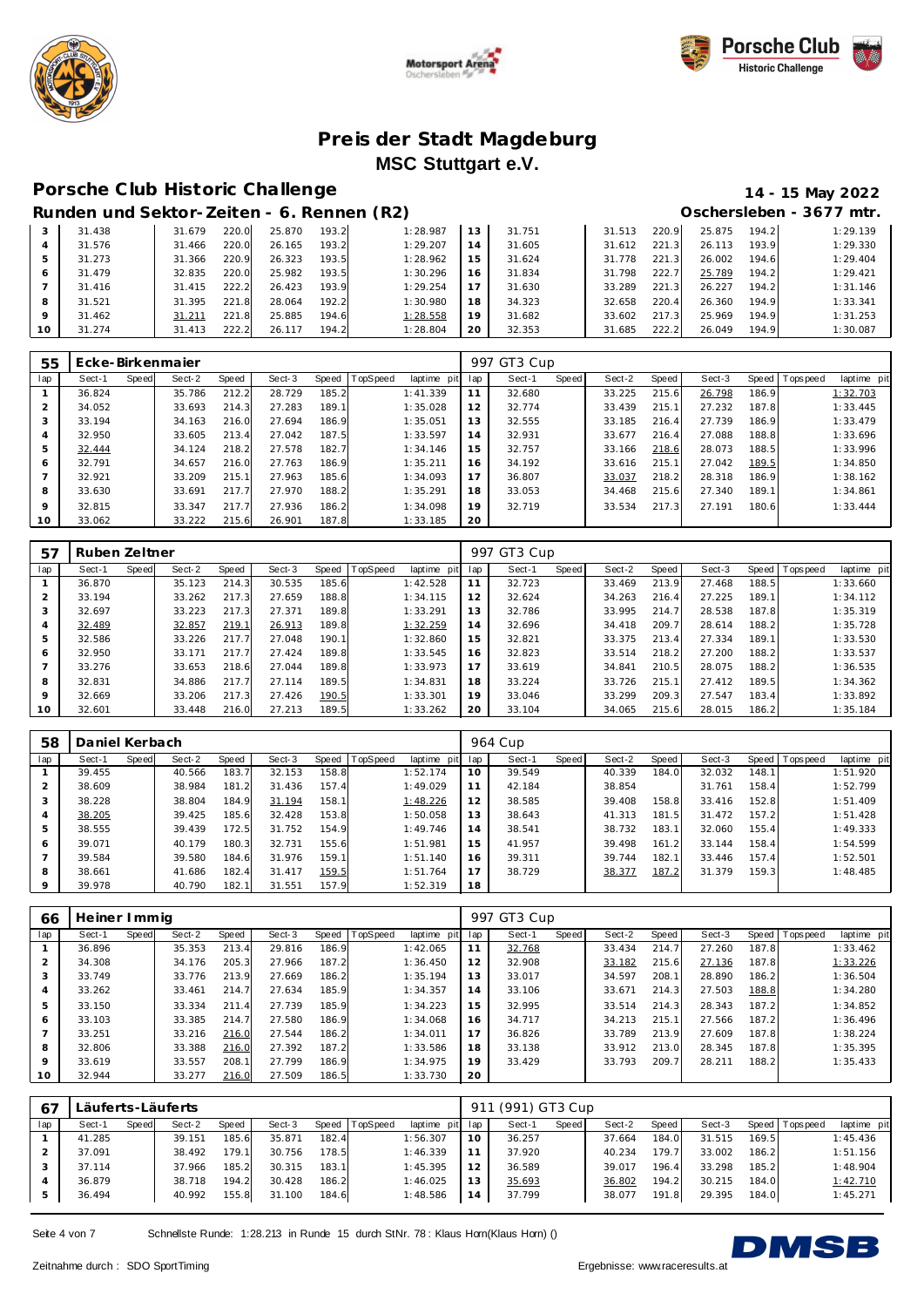





## **Porsche C lub Historic Challenge 14 - 15 May 2022**

| Runden und Sektor-Zeiten - 6. Rennen (R2) |        |       |                           |       |          |    |        |        |        |              |       | Oschersleben - 3677 mtr. |
|-------------------------------------------|--------|-------|---------------------------|-------|----------|----|--------|--------|--------|--------------|-------|--------------------------|
| 37.031                                    |        |       | 38.510 196.4 30.552 181.2 |       | 1:46.093 | 15 | 36.420 | 38.940 |        | 196.7 29.500 | 180.0 | 1:44.860                 |
| 38.942                                    | 38.821 | 189.8 | 29.890                    | 184.3 | 1:47.653 | 16 | 37.239 | 40.584 | 189.81 | 32.089       | 175.6 | 1:49.912                 |
| 36.646                                    | 38.467 | 193.5 | 30.657                    | 187.2 | 1:45.770 | 17 | 36.571 | 37.187 | 184.9  | 31.801       | 159.1 | 1:45.559                 |
| 37.317                                    | 37.221 | 201.9 | 29.328                    | 186.9 | 1:43.866 | 18 |        |        |        |              |       |                          |

| 68             | Salmen-Salmen |       |        |       |        |       |          |             | 911 | (991) GT3 Cup |       |        |       |        |       |             |             |
|----------------|---------------|-------|--------|-------|--------|-------|----------|-------------|-----|---------------|-------|--------|-------|--------|-------|-------------|-------------|
| lap            | Sect-1        | Speed | Sect-2 | Speed | Sect-3 | Speed | TopSpeed | laptime pit | lap | Sect-1        | Speed | Sect-2 | Speed | Sect-3 | Speed | T ops pee d | laptime pit |
|                | 36.934        |       | 34.781 | 221.3 | 33.850 | 191.5 |          | 1:45.565    | 11  | 33.799        |       | 34.465 | 221.3 | 29.707 | 191.5 |             | 1:37.971    |
| 2              | 34.387        |       | 34.383 | 221.8 | 27.672 | 192.9 |          | 1:36.442    | 12  | 34.391        |       | 34.667 | 217.7 | 29.123 | 186.5 |             | 1:38.181    |
| 3              | 33.568        |       | 33.943 | 220.4 | 27.500 | 196.0 |          | 1:35.011    | 13  | 35.171        |       | 34.874 | 210.9 | 28.068 | 180.6 |             | 1:38.113    |
| 4              | 33.629        |       | 34.004 | 222.7 | 27.464 | 194.9 |          | 1:35.097    | 14  | 35.284        |       | 34.019 | 220.0 | 27.510 | 193.2 |             | 1:36.813    |
| 5              | 33.430        |       | 34.270 | 221.8 | 27.351 | 194.2 |          | 1:35.051    | 15  | 33.437        |       | 33.717 | 221.3 | 27.180 | 196.4 |             | 1:34.334    |
| 6              | 32.969        |       | 34.802 | 218.2 | 28.757 | 180.6 |          | 1:36.528    | 16  | 33.298        |       | 34.359 | 201.1 | 28.310 | 193.2 |             | 1:35.967    |
| $\overline{ }$ |               |       |        | 215.1 | 27.635 | 190.1 |          | 1:38.413    | 17  |               |       |        | 223.6 | 27.286 | 196.7 |             | 1:33.472    |
| 8              | 34.519        |       | 35.454 | 211.4 | 28.466 | 191.8 |          | 1:38.439    | 18  | 33.341        |       | 35.941 | 203.0 | 27.344 | 195.7 |             | 1:36.626    |
| $\circ$        | 34.445        |       | 35.589 | 215.1 | 29.894 | 174.5 |          | 1:39.928    | 19  | 33.961        |       | 34.340 | 223.1 | 27.901 | 194.9 |             | 1:36.202    |
| 10             | 35.283        |       | 34.948 | 215.6 | 29.043 | 189.5 |          | 1:39.274    | 20  |               |       |        |       |        |       |             |             |

| 69  |        | horsten Rose |        |       |        |       |          |             | 911 | (991) Sonst |       |        |       |        |       |           |             |
|-----|--------|--------------|--------|-------|--------|-------|----------|-------------|-----|-------------|-------|--------|-------|--------|-------|-----------|-------------|
| lap | Sect-1 | Speed        | Sect-2 | Speed | Sect-3 | Speed | TopSpeed | laptime pit | lap | Sect-1      | Speed | Sect-2 | Speed | Sect-3 | Speed | Tops peed | laptime pit |
|     | 35.829 |              | 33.665 | 217.3 | 27.360 | 191.8 |          | 1:36.854    | 10  | 32.598      |       | 32.849 | 222.2 | 27.186 | 190.1 |           | 1:32.633    |
|     | 32.683 |              | 33.335 | 221.3 | 27.244 | 190.8 |          | 1:33.262    | 11  | 33.690      |       | 32.829 | 221.8 | 27.116 | 190.8 |           | 1:33.635    |
| 3   | 33.045 |              | 33.014 | 221.8 | 26.797 | 192.2 |          | 1:32.856    | 12  | 32.428      |       | 34.750 | 220.9 | 28.168 | 191.2 |           | 1:35.346    |
| 4   | 32.503 |              | 32.833 | 221.3 | 27.208 | 192.2 |          | 1:32.544    | 13  | 32.448      |       | 33.532 | 222.7 | 29.358 | 191.5 |           | 1:35.338    |
| 5   | 32.607 |              | 32.633 | 220.0 | 27.123 | 190.1 |          | 1:32.363    | 14  | 33.165      |       | 32.610 | 220.9 | 26.956 | 192.2 |           | 1:32.731    |
| 6   | 32.507 |              | 32.424 | 223.1 | 27.508 | 191.8 |          | 1:32.439    | 15  | 32.428      |       | 32.994 | 221.8 | 26.877 | 191.2 |           | 1:32.299    |
|     | 33.545 |              | 33.752 | 213.4 | 27.563 | 190.5 |          | 1:34.860    | 16  | 33.303      |       | 33.540 | 219.5 | 27.294 | 190.5 |           | 1:34.137    |
| 8   | 32.695 |              | 33.490 | 222.7 | 26.985 | 191.5 |          | 1:33.170    | 17  | 2:06.239    |       | 39.255 | 167.7 | Pit In |       |           | 3:28.386    |
|     | 32.615 |              | 32.815 | 222.7 | 26.677 | 191.8 |          | 1:32.107    | 18  |             |       |        |       |        |       |           |             |

| 73  | Udo Schwarz |       |        |       |        |       |                |             | 911 | (991) GT3 Cup |       |        |       |        |       |                   |             |
|-----|-------------|-------|--------|-------|--------|-------|----------------|-------------|-----|---------------|-------|--------|-------|--------|-------|-------------------|-------------|
| lap | Sect-1      | Speed | Sect-2 | Speed | Sect-3 |       | Speed TopSpeed | laptime pit | lap | Sect-1        | Speed | Sect-2 | Speed | Sect-3 |       | Speed   Tops peed | laptime pit |
|     | 36.622      |       | 35.877 | 214.7 | 30.263 | 183.1 |                | 1:42.762    | 11  | 34.627        |       | 35.771 | 214.7 | 29.426 | 184.9 |                   | 1:39.824    |
| 2   | 34.197      |       | 34.969 | 215.1 | 28.076 | 187.2 |                | 1:37.242    | 12  | 34.841        |       | 35.304 | 213.9 | 28.537 | 187.5 |                   | 1:38.682    |
| 3   | 34.146      |       | 34.762 | 215.1 | 29.275 | 186.5 |                | 1:38.183    | 13  | 34.190        |       | 34.694 | 216.4 | 28.528 | 188.8 |                   | 1:37.412    |
| 4   | 33.951      |       | 34.758 | 213.9 | 28.293 | 187.8 |                | 1:37.002    | 14  | 34.393        |       | 34.900 | 216.0 | 28.600 | 188.2 |                   | 1:37.893    |
| 5   | 34.352      |       | 35.287 | 213.4 | 28.596 | 190.5 |                | 1:38.235    | 15  | 34.425        |       | 34.910 | 212.2 | 28.733 | 186.9 |                   | 1:38.068    |
| 6   | 33.776      |       | 35.163 | 213.0 | 28.499 | 188.5 |                | 1:37.438    | 16  | 34.848        |       | 35.527 | 214.7 | 28.395 | 188.8 |                   | 1:38.770    |
|     | 34.061      |       | 34.760 | 214.7 | 28.693 | 187.2 |                | 1:37.514    | 17  | 34.054        |       | 34.919 | 213.0 | 28.610 | 188.2 |                   | 1:37.583    |
| 8   | 34.212      |       | 34.964 | 213.9 | 28.530 | 187.5 |                | 1:37.706    | 18  | 34.441        |       | 34.509 | 215.6 | 28.159 | 189.5 |                   | 1:37.109    |
| 9   | 33.966      |       | 35.184 | 214.3 | 29.088 | 186.2 |                | 1:38.238    | 19  | 33.813        |       | 34.812 | 216.4 | 29.253 | 181.8 |                   | 1:37.878    |
| 10  | 34.285      |       | 34.872 | 215.1 | 28.620 | 187.8 |                | 1:37.777    | 20  |               |       |        |       |        |       |                   |             |

| 74             | Jürgen Albert |       |        |       |        |       |                |             | 911 | (991) GT3 Cup |       |        |       |        |       |                  |             |
|----------------|---------------|-------|--------|-------|--------|-------|----------------|-------------|-----|---------------|-------|--------|-------|--------|-------|------------------|-------------|
| lap            | Sect-1        | Speed | Sect-2 | Speed | Sect-3 |       | Speed TopSpeed | laptime pit | lap | Sect-1        | Speed | Sect-2 | Speed | Sect-3 |       | Speed   Topspeed | laptime pit |
|                | 35.725        |       | 33.710 | 212.6 | 27.592 | 191.2 |                | 1:37.027    | 11  | 32.526        |       | 33.031 | 220.9 | 26.951 | 191.5 |                  | 1:32.508    |
| 2              | 32.418        |       | 33.549 | 219.5 | 27.329 | 190.1 |                | 1:33.296    | 12  | 32.058        |       | 34.194 | 220.0 | 28.357 | 190.5 |                  | 1:34.609    |
| 3              | 32.715        |       | 33.364 | 222.2 | 26.785 | 191.2 |                | 1:32.864    | 13  | 33.343        |       | 33.338 | 205.7 | 29.641 | 189.8 |                  | 1:36.322    |
| $\overline{4}$ | 32.303        |       | 32.891 | 218.2 | 27.334 | 192.9 |                | 1:32.528    | 14  | 32.659        |       | 33.102 | 218.2 | 27.120 | 191.8 |                  | 1:32.881    |
| 5              | 32.961        |       | 32.644 | 220.4 | 26.777 | 194.6 |                | 1:32.382    | 15  | 33.040        |       | 33.398 | 221.8 | 26.781 | 192.9 |                  | 1:33.219    |
| 6              | 32.301        |       | 33.006 | 220.9 | 27.160 | 191.8 |                | 1:32.467    | 16  | 33.061        |       | 33.574 | 218.2 | 27.166 | 193.5 |                  | 1:33.801    |
|                | 33.154        |       | 33.727 | 216.4 | 28.301 | 191.2 |                | 1:35.182    | 17  | 33.182        |       | 33.265 | 217.3 | 26.976 | 190.5 |                  | 1:33.423    |
| 8              | 32.080        |       | 33.530 | 220.9 | 27.333 | 190.5 |                | 1:32.943    | 18  | 1:09.573      |       | 37.830 | 217.3 | 29.073 | 190.1 |                  | 2:16.476    |
| 9              | 32.251        |       | 33.096 | 222.2 | 26.604 | 187.8 |                | 1:31.951    | 19  | 33.790        |       | 34.831 | 216.4 | 28.448 | 190.5 |                  | 1:37.069    |
| 10             | 32.325        |       | 33.053 | 215.6 | 27.269 | 192.5 |                | 1:32.647    | 20  |               |       |        |       |        |       |                  |             |

| 76             | Eduard Heinz |       |        |       |        |       |                 |             | 911 | (991) GT3 Cup |              |        |         |        |       |                |             |
|----------------|--------------|-------|--------|-------|--------|-------|-----------------|-------------|-----|---------------|--------------|--------|---------|--------|-------|----------------|-------------|
| lap            | Sect-1       | Speed | Sect-2 | Speed | Sect-3 | Speed | <b>TopSpeed</b> | laptime pit | lap | Sect-1        | <b>Speed</b> | Sect-2 | Speed ! | Sect-3 |       | Speed Topspeed | laptime pit |
|                | 36.936       |       | 35.714 | 213.0 | 29.452 | 187.8 |                 | 1:42.102    | 11  | 33.658        |              | 34.275 | 214.3   | 27.827 | 186.9 |                | 1:35.760    |
| $\overline{2}$ | 34.407       |       | 34.354 | 211.8 | 27.801 | 188.5 |                 | 1:36.562    | 12  | 33.376        |              | 34.341 | 213.9   | 28.073 | 187.5 |                | 1:35.790    |
| 3              | 33.507       |       | 33.971 | 213.9 | 27.865 | 187.8 |                 | 1:35.343    | 13  | 33.708        |              | 34.242 | 215.6   | 28.512 | 181.5 |                | 1:36.462    |
| 4              | 33.513       |       | 33.936 | 215.1 | 27.704 | 186.9 |                 | 1:35.153    | 14  | 34.726        |              | 34.483 | 213.9   | 28.088 | 188.2 |                | 1:37.297    |
| 5              | 33.342       |       | 33.732 | 213.4 | 27.723 | 188.2 |                 | 1:34.797    | 15  | 35.114        |              | 35.596 | 212.2   | 27.898 | 188.8 |                | 1:38.608    |
| 6              | 33.484       |       | 33.782 | 214.7 | 27.714 | 188.5 |                 | 1:34.980    | 16  | 33.854        |              | 34.322 | 215.1   | 28.336 | 186.5 |                | 1:36.512    |
|                | 33.303       |       | 34.030 | 214.7 | 27.904 | 187.2 |                 | 1:35.237    | 17  | 33.548        |              | 36.015 | 213.4   | 28.369 | 187.5 |                | 1:37.932    |
| 8              | 33.756       |       | 33.859 | 215.1 | 27.942 | 186.5 |                 | 1:35.557    | 18  | 33.709        |              | 34.417 | 213.9   | 28.777 | 185.9 |                | 1:36.903    |
| $\circ$        | 33.979       |       | 35.009 | 214.7 | 28.126 | 188.2 |                 | 1:37.114    | 19  | 34.106        |              | 34.513 | 213.9   | 28.771 | 186.2 |                | 1:37.390    |

Seite 5 von 7 Schnellste Runde: 1:28.213 in Runde 15 durch StNr. 78: Klaus Horn(Klaus Horn) ()

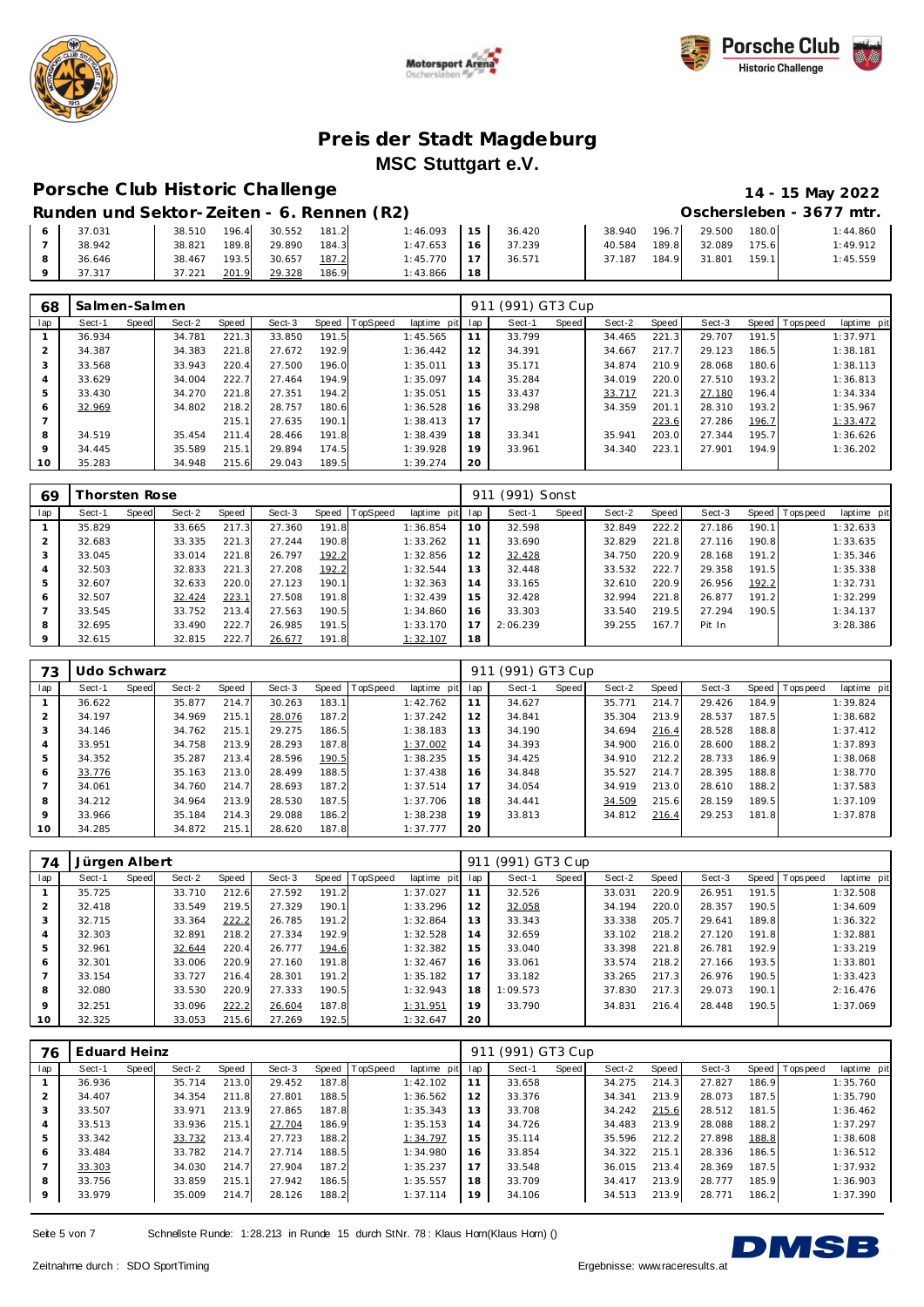





#### **Porsche C lub Historic Challenge 14 - 15 May 2022**

**Runden und Sektor-Zeiten - 6. Rennen (R2) Oschersleben - 3677 mtr.**

**The Community** 

 $\overline{\phantom{0}}$ 

33.804 34.744 213.4 28.297 186.9 1:36.845 **20**

| 77             | Florian Ulbricht |       |        |       |        |       |          |             |     | 997 GT3 Cup |       |        |       |        |       |                   |             |
|----------------|------------------|-------|--------|-------|--------|-------|----------|-------------|-----|-------------|-------|--------|-------|--------|-------|-------------------|-------------|
| lap            | Sect-1           | Speed | Sect-2 | Speed | Sect-3 | Speed | TopSpeed | laptime pit | lap | Sect-1      | Speed | Sect-2 | Speed | Sect-3 |       | Speed   Tops peed | laptime pit |
|                | 38.351           |       | 36.112 | 206.9 | 29.768 | 190.5 |          | 1:44.231    | 11  | 34.607      |       | 34.204 | 219.1 | 28.045 | 193.5 |                   | 1:36.856    |
| $\bigcap$<br>∠ | 37.122           |       | 36.766 | 187.8 | 29.901 | 189.8 |          | 1:43.789    | 12  | 33.294      |       | 33.446 | 205.7 | 28.345 | 190.5 |                   | 1:35.085    |
| 3              | 36.282           |       | 35.929 | 198.5 | 30.267 | 189.1 |          | 1:42.478    | 13  | 33.648      |       | 33.584 | 222.7 | 27.509 | 193.9 |                   | 1:34.741    |
| 4              | 36.554           |       | 36.123 | 191.2 | 30.489 | 186.9 |          | 1:43.166    | 14  | 34.201      |       | 33.843 | 220.4 | 28.403 | 191.2 |                   | 1:36.447    |
| 5              | 35.832           |       | 35.479 | 213.4 | 28.673 | 190.1 |          | 1:39.984    | 15  | 35.434      |       | 34.445 | 221.3 | 29.278 | 183.4 |                   | 1:39.157    |
| 6              | 34.613           |       | 35.187 | 194.2 | 29.083 | 190.8 |          | 1:38.883    | 16  | 34.666      |       | 33.763 | 224.1 | 27.598 | 192.2 |                   | 1:36.027    |
|                | 34.679           |       | 35.003 | 208.9 | 31.500 | 189.5 |          | 1:41.182    | 17  | 33.858      |       | 33.576 | 221.8 | 27.853 | 194.6 |                   | 1:35.287    |
| 8              | 34.859           |       | 36.330 | 197.4 | 29.082 | 187.2 |          | 1:40.271    | 18  | 33.135      |       | 33.579 | 222.7 | 28.296 | 193.2 |                   | 1:35.010    |
| $\circ$        | 34.331           |       | 36.319 | 213.9 | 29.841 | 192.2 |          | 1:40.491    | 19  | 32.902      |       | 33.480 | 223.1 | 27.388 | 193.2 |                   | 1:33.770    |
| 10             | 33.965           |       | 36.036 | 219.5 | 28.763 | 190.8 |          | 1:38.764    | 20  |             |       |        |       |        |       |                   |             |

| 78  | Klaus Horn |       |        |       |        |       |                 |             | 911 | (991) GT3 R |       |        |       |        |       |                |             |
|-----|------------|-------|--------|-------|--------|-------|-----------------|-------------|-----|-------------|-------|--------|-------|--------|-------|----------------|-------------|
| lap | Sect-1     | Speed | Sect-2 | Speed | Sect-3 | Speed | <b>TopSpeed</b> | laptime pit | lap | Sect-1      | Speed | Sect-2 | Speed | Sect-3 |       | Speed Topspeed | laptime pit |
|     | 33.956     |       | 32.522 | 219.1 | 26.095 | 195.3 |                 | 1:32.573    |     | 31.532      |       | 32.594 | 222.2 | 25.880 | 196.0 |                | 1:30.006    |
| 2   | 31.628     |       | 32.059 | 220.0 | 26.007 | 196.0 |                 | 1:29.694    | 12  | 31.949      |       | 33.768 | 219.5 | 28.064 | 192.2 |                | 1:33.781    |
| 3   | 31.617     |       | 32.127 | 220.4 | 26.005 | 193.5 |                 | 1:29.749    | 13  | 32.718      |       | 32.886 | 220.0 | 25.665 | 194.2 |                | 1:31.269    |
| 4   | 31.485     |       | 32.123 | 220.4 | 25.772 | 195.7 |                 | 1:29.380    | 14  | 31.791      |       | 31.929 | 221.3 | 25.720 | 194.2 |                | 1:29.440    |
| 5   | 31.877     |       | 31.893 | 220.9 | 25.975 | 194.6 |                 | 1:29.745    | 15  | 31.253      |       | 31.448 | 223.1 | 25.512 | 196.7 |                | 1:28.213    |
| 6   | 31.505     |       | 34.454 | 216.0 | 25.858 | 195.3 |                 | 1:31.817    | 16  | 31.619      |       | 32.293 | 222.2 | 26.146 | 196.0 |                | 1:30.058    |
|     | 31.641     |       | 32.041 | 220.0 | 26.022 | 196.4 |                 | 1:29.704    | 17  | 32.036      |       | 32.326 | 220.0 | 26.033 | 198.2 |                | 1:30.395    |
| 8   | 31.825     |       | 32.237 | 221.3 | 25.810 | 196.7 |                 | 1:29.872    | 18  | 32.403      |       | 33.568 | 220.4 | 26.549 | 196.7 |                | 1:32.520    |
| 9   | 33.009     |       | 33.742 | 221.3 | 25.419 | 195.7 |                 | 1:32.170    | 19  | 32.136      |       | 33.768 | 220.4 | 26.292 | 195.3 |                | 1:32.196    |
| 10  | 31.226     |       | 31.472 | 221.3 | 25.655 | 196.7 |                 | 1:28.353    | 20  | 32.038      |       | 32.310 | 220.0 | 25.972 | 192.2 |                | 1:30.320    |

| 81             | Ulrich Becker |              |        |       |        |       |          |             | 91 <sup>°</sup> | (991) GT3 R |       |        |       |        |       |                |             |
|----------------|---------------|--------------|--------|-------|--------|-------|----------|-------------|-----------------|-------------|-------|--------|-------|--------|-------|----------------|-------------|
| lap            | Sect-1        | <b>Speed</b> | Sect-2 | Speed | Sect-3 | Speed | TopSpeed | laptime pit | lap             | Sect-1      | Speed | Sect-2 | Speed | Sect-3 |       | Speed Topspeed | laptime pit |
|                | 33.653        |              | 32.328 | 219.5 | 26.157 | 193.9 |          | 1:32.138    |                 | 31.154      |       | 31.117 | 210.9 | 27.731 | 194.2 |                | 1:30.002    |
| 2              | 31.779        |              | 31.902 | 220.0 | 26.230 | 193.5 |          | 1:29.911    | 12              | 31.670      |       | 31.839 | 220.0 | 26.995 | 194.9 |                | 1:30.504    |
| 3              | 31.556        |              | 31.879 | 220.4 | 25.921 | 193.2 |          | 1:29.356    | 13              | 31.912      |       | 31.596 | 222.2 | 25.670 | 196.0 |                | 1:29.178    |
| $\overline{4}$ | 32.001        |              | 31.841 | 220.0 | 25.974 | 195.3 |          | 1:29.816    | 14              | 31.648      |       | 31.594 | 223.6 | 26.038 | 197.4 |                | 1:29.280    |
| 5              | 31.424        |              | 31.575 | 222.2 | 26.033 | 193.5 |          | 1:29.032    | 15              | 31.712      |       | 31.702 | 223.6 | 26.081 | 196.0 |                | 1:29.495    |
| 6              | 31.317        |              | 33.064 | 220.9 | 26.004 | 194.2 |          | 1:30.385    | 16              | 31.729      |       | 31.811 | 222.7 | 25.862 | 196.4 |                | 1:29.402    |
| $\overline{7}$ | 31.124        |              | 31.564 | 220.4 | 26.064 | 193.2 |          | 1:28.752    | 17              | 31.547      |       | 33.251 | 215.1 | 26.399 | 194.9 |                | 1:31.197    |
| 8              | 31.306        |              | 31.704 | 221.3 | 27.496 | 192.9 |          | 1:30.506    | 18              | 34.489      |       | 32.392 | 220.9 | 27.115 | 195.3 |                | 1:33.996    |
| 9              | 32.039        |              | 31.419 | 220.9 | 25.772 | 193.9 |          | 1:29.230    | 19              | 31.207      |       | 33.223 | 216.4 | 25.988 | 197.4 |                | 1:30.418    |
| 10             | 31.352        |              | 31.360 | 222.2 | 25.744 | 194.9 |          | 1:28.456    | 20              | 32.595      |       | 31.606 | 221.3 | 26.239 | 189.5 |                | 1:30.440    |

| 83  |        |       | Christian Voigtländer |       |        |       |          |                |     | 997 GT3 Cup |       |        |       |        |       |                   |             |
|-----|--------|-------|-----------------------|-------|--------|-------|----------|----------------|-----|-------------|-------|--------|-------|--------|-------|-------------------|-------------|
| lap | Sect-1 | Speed | Sect-2                | Speed | Sect-3 | Speed | TopSpeed | laptime<br>pit | lap | Sect-1      | Speed | Sect-2 | Speed | Sect-3 |       | Speed   Tops peed | laptime pit |
|     | 37.223 |       | 35.126                | 209.3 | 29.800 | 184.3 |          | 1:42.149       | 11  | 32.776      |       | 33.308 | 216.4 | 27.214 | 185.9 |                   | 1:33.298    |
| 2   | 33.765 |       | 34.433                | 207.7 | 28.236 | 184.6 |          | 1:36.434       | 12  | 32.768      |       | 33.350 | 214.7 | 27.359 | 186.9 |                   | 1:33.477    |
| 3   | 33.267 |       | 33.844                | 213.0 | 27.722 | 184.0 |          | 1:34.833       | 13  | 32.920      |       | 35.202 | 212.6 | 28.650 | 184.0 |                   | 1:36.772    |
| 4   | 33.216 |       | 33.464                | 214.3 | 27.435 | 186.2 |          | 1:34.115       | 14  | 33.010      |       | 33.514 | 216.0 | 27.489 | 185.6 |                   | 1:34.013    |
| 5   | 33.074 |       | 33.417                | 212.2 | 27.472 | 186.9 |          | 1:33.963       | 15  | 32.917      |       | 33.575 | 214.3 | 28.436 | 183.4 |                   | 1:34.928    |
| 6   | 32.865 |       | 33.525                | 213.9 | 27.437 | 186.5 |          | 1:33.827       | 16  | 33.936      |       | 33.624 | 214.7 | 28.108 | 185.9 |                   | 1:35.668    |
| 7   | 32.730 |       | 33.212                | 214.7 | 27.417 | 184.6 |          | 1:33.359       | 17  | 33.483      |       | 33.736 | 215.1 | 27.517 | 185.9 |                   | 1:34.736    |
| 8   | 32.767 |       | 33.539                | 216.4 | 28.088 | 185.6 |          | 1:34.394       | 18  | 33.250      |       | 37.237 | 214.3 | 27.990 | 185.2 |                   | 1:38.477    |
| 9   | 33.693 |       | 33.676                | 212.2 | 27.750 | 185.2 |          | 1:35.119       | 19  | 33.357      |       | 33.559 | 215.6 | 27.871 | 184.6 |                   | 1:34.787    |
| 10  | 32.827 |       | 33.428                | 213.9 | 27.482 | 185.2 |          | 1:33.737       | 20  |             |       |        |       |        |       |                   |             |

| 90             | Bernhard Wagner |       |        |       |        |       |                |             |     | 997 GT3 Cup |       |        |       |        |       |                |             |
|----------------|-----------------|-------|--------|-------|--------|-------|----------------|-------------|-----|-------------|-------|--------|-------|--------|-------|----------------|-------------|
| lap            | Sect-1          | Speed | Sect-2 | Speed | Sect-3 |       | Speed TopSpeed | laptime pit | lap | Sect-1      | Speed | Sect-2 | Speed | Sect-3 |       | Speed Topspeed | laptime pit |
|                | 36.981          |       | 35.986 | 210.5 | 29.902 | 183.7 |                | 1:42.869    | 11  | 35.097      |       | 34.999 | 211.4 | 29.774 | 181.8 |                | 1:39.870    |
| $\overline{2}$ | 34.554          |       | 35.230 | 208.5 | 28.546 | 182.7 |                | 1:38.330    | 12  | 34.669      |       | 34.940 | 210.9 | 29.032 | 182.7 |                | 1:38.641    |
| 3              | 34.837          |       | 35.240 | 208.5 | 28.538 | 181.5 |                | 1:38.615    | 13  | 34.569      |       | 34.294 | 210.5 | 28.319 | 183.7 |                | 1:37.182    |
| $\overline{4}$ | 34.477          |       | 35.206 | 207.7 | 28.254 | 181.5 |                | 1:37.937    | 14  | 34.736      |       | 34.732 | 210.5 | 28.789 | 178.8 |                | 1:38.257    |
| 5              | 34.208          |       | 35.143 | 206.5 | 28.479 | 180.6 |                | 1:37.830    | 15  | 34.645      |       | 35.052 | 210.1 | 28.195 | 183.7 |                | 1:37.892    |
| 6              | 34.620          |       | 35.444 | 208.9 | 28.130 | 182.4 |                | 1:38.194    | 16  | 34.372      |       | 35.747 | 211.4 | 28.503 | 184.6 |                | 1:38.622    |
|                | 34.234          |       | 34.478 | 208.5 | 28.088 | 182.4 |                | 1:36.800    | 17  | 34.380      |       | 34.845 | 209.3 | 28.476 | 184.3 |                | 1:37.701    |
| 8              | 34.268          |       | 34.450 | 210.1 | 28.124 | 183.4 |                | 1:36.842    | 18  | 34.354      |       | 34.413 | 212.2 | 28.561 | 182.7 |                | 1:37.328    |
| 9              | 34.033          |       | 35.082 | 211.4 | 28.191 | 182.7 |                | 1:37.306    | 19  | 34.426      |       | 34.779 | 209.7 | 28.978 | 180.0 |                | 1:38.183    |
| 10             | 34.174          |       | 34.608 | 212.2 | 28.994 | 183.7 |                | 1:37.776    | 20  |             |       |        |       |        |       |                |             |

Seite 6 von 7 Schnellste Runde: 1:28.213 in Runde 15 durch StNr. 78: Klaus Horn(Klaus Horn) ()